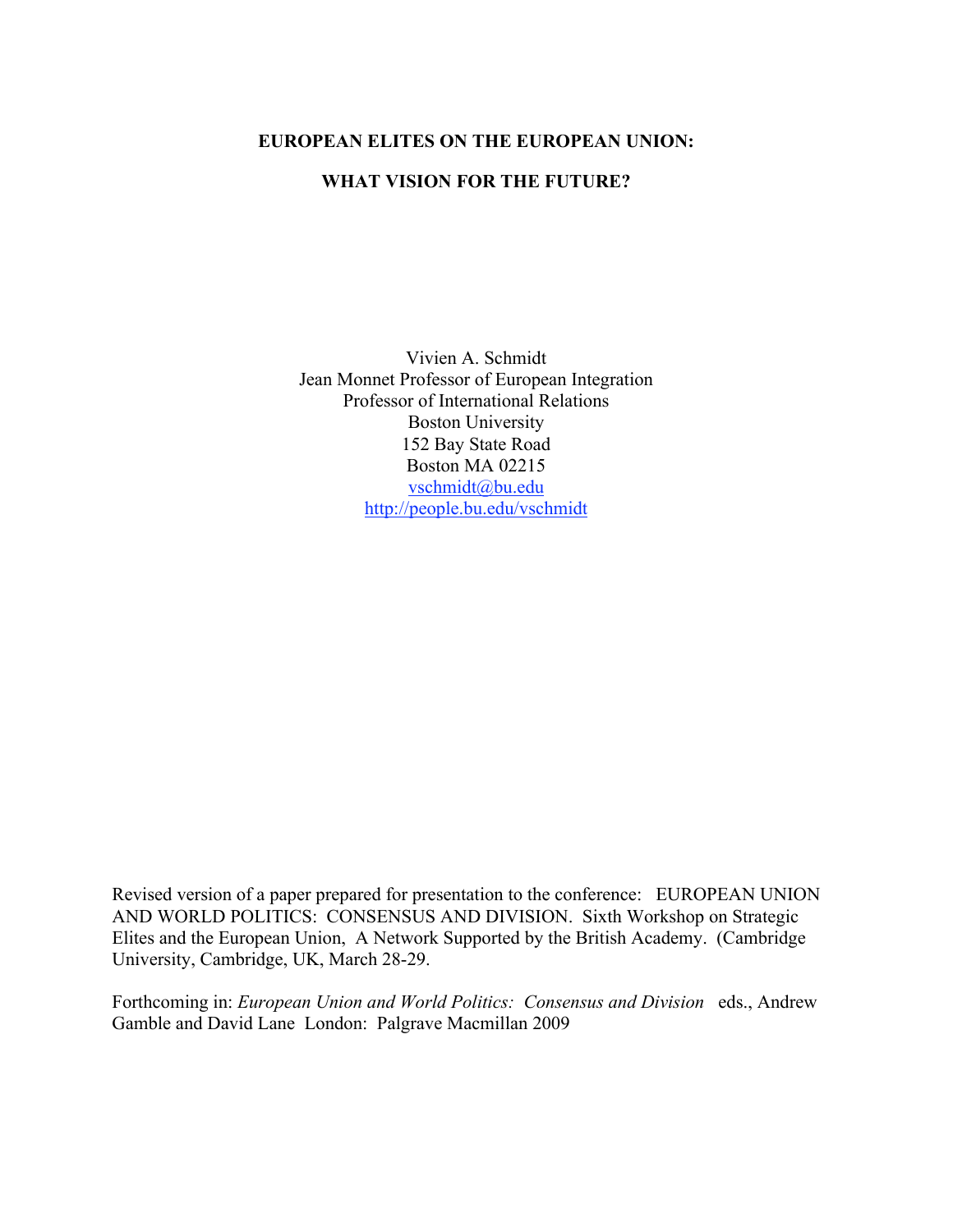## **EUROPEAN ELITES ON THE EUROPEAN UNION:**

## **WHAT VISION FOR THE FUTURE?**

What is the EU, what should it be, how far should it expand, and what should it do? These are questions European elites are now asking themselves. But there is little agreement. The problem is not just that the political elites of the twenty-seven member-states differ in their ideas about what the European Union is and their countries' role in it. They also have very different visions of what the EU should be, how far it should go in terms of territory, and what it should do in the world.

Member-states' visions for the EU can be related to four basic discourses: the pragmatic discourse of the EU as problem-solving entity promoting free markets and regional security; the normative discourse of the EU as values-based community ensuring solidarity; the principled discourse of the EU as rights-based post-national union promoting democratization;<sup>1</sup> and the strategic discourse of the EU as global actor 'doing international relations differently.<sup>2</sup> These discourses are also related to ideas about the objectives of the EU and the reach of enlargement, from problem-solving free market without borders to community of values with clear borders to post-national union of rights free of borders to global actor based on free markets, community values, and/or human rights with or without borders.

Informing these visions are member-states' sense of identity as member-states of the EU.<sup>3</sup> These identities have been forged over the course of their membership and reflect such things as the conditions and history of their accession, the patterns of their participation, their ideas about their place in the EU, and their views of the impact of the EU on nation-state identity. Such identities influence how member-states imagine the EU institutionally, as an intergovernmental or supranational governance body; economically, as a free market completely open to globalization or intent on regulating it; territorially, with regard to whether and where the enlargement process will end, with or without clearly established borders; or strategically, as a global actor which projects its power more through 'soft' than 'hard' means and engages the world multilaterally rather than unilaterally. Moreover, national identities, in the sense of national frames based on history, culture, and interests, also have a significant impact on how member-states construct their identities in the EU.<sup>4</sup> The result is that member-state sense of identity in the EU entails twenty-seven very specific visions about the country in the EU—not to mention the divisions within the countries contesting those visions.

Lately, in particular in light of the problems surrounding the ratification of the Constitutional and Lisbon Treaties on institutional reform and concerns involving enlargement to the east, political elites have been trying collectively to define a new common vision for the EU. But here, the difficulties in building such a common vision stem not only from the differences in national identities in the EU and visions for the EU but also from European member-states' divisions over the policies that would define the EU as a global strategic actor and the practices by which the EU governs itself.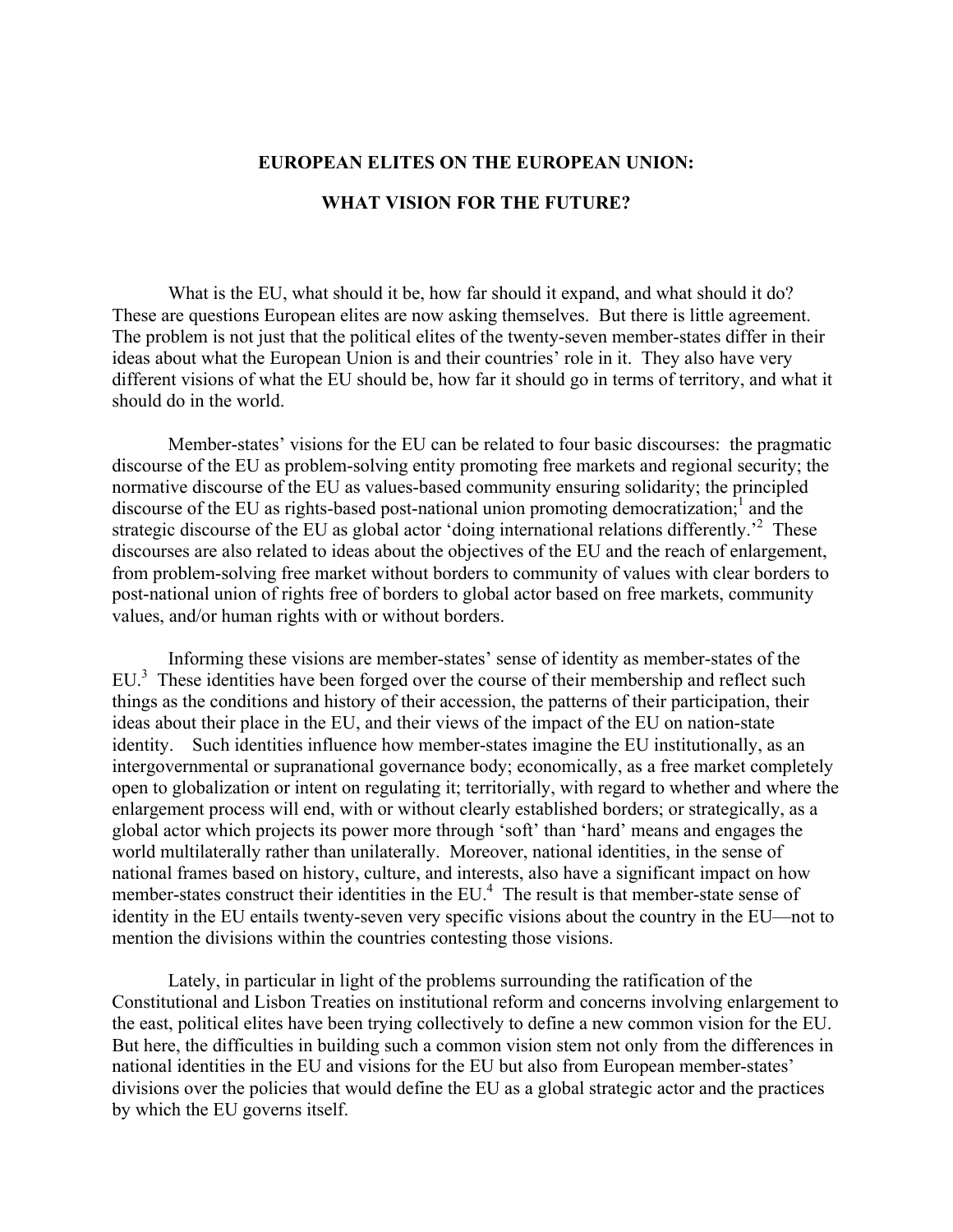Are there any generalizations that can be made about where elites stand on their memberstate identity in the EU and their visions for the future? New states versus old states? Big states versus small states? Liberalizing states versus more economically conservative states? States with left-leaning governments versus states with right-leaning governments? States which have traditionally played a leadership role versus states which have long followed? These are all factors which contribute to an explanation of divisions on identities and visions. This paper assesses the applicability of these factors through an examination of European leaders' ideas and discourse as found in speeches made (what they say) and positions taken (what they do) against a background of past ideas and discourse about member-state identity in Europe and visions of Europe. The paper shows that no one factor can capture the complexity of the divisions among member-states within as well as across the four basic visions of the EU. It argues, moreover, that the only way for these visions to be reconciled is for European elites to start developing new ideas together, thinking collectively about a new vision for the EU—what it is, how far it can go and what it could do—and then reinvent their discourse about their countries' relationship to the EU in the terms of this new vision. In the conclusion, the paper also offers a preliminary vision of what the EU is that could serve to reconcile continuing division over visions of the future, by seeing the EU as a 'regional state' which accommodates differing levels and degrees of membership.

The methodological approach used herein is what I call 'discursive institutionalism,' which analyzes the substantive content of ideas and the interactive processes of discourse in institutional context.<sup>5</sup> This approach is very close to the 'constructivism' of international relations and the identity and discourse analyses of European studies.<sup>6</sup> For the explanation of European elites' visions of the future, discursive institutionalism takes us beyond the pathdependence of institutionalized identities and visions described by historical institutionalism, the strategic rationality of interest-based identities and visions defined by rational choice institutionalism, and the cultural framing of norms-based identities and visions depicted by sociological institutionalism to explore how elites separately as well as together, through imagination and deliberation, discursively (re)construct their ideas about member-state identity in Europe and visions for Europe's future against a background of national histories, interests, and cultures.

#### **THE PRAGMATIC DISCOURSE OF A BORDERLESS PROBLEM-SOLVING FREE MARKET**

The discourse about the EU as problem-solving entity tends to be pragmatic, with membership seen as a question of efficiency and utility, and often linked to arguments about extending the free market or, more recently, to reinforcing security.<sup>7</sup> It tends to envisage the EU as optimally without borders, opening to successive countries when and if they meet the criteria of membership, thereby expanding free markets as well as ensuring regional security. It is the view stereotypically ascribed to the UK, but also to the member-states of recent enlargements, in particular the CEECs and to some extent the Scandinavian countries. Elites in all member-states, however, use this discourse at different times to some extent, and even those member-states in which this discourse predominates do not use it exclusively.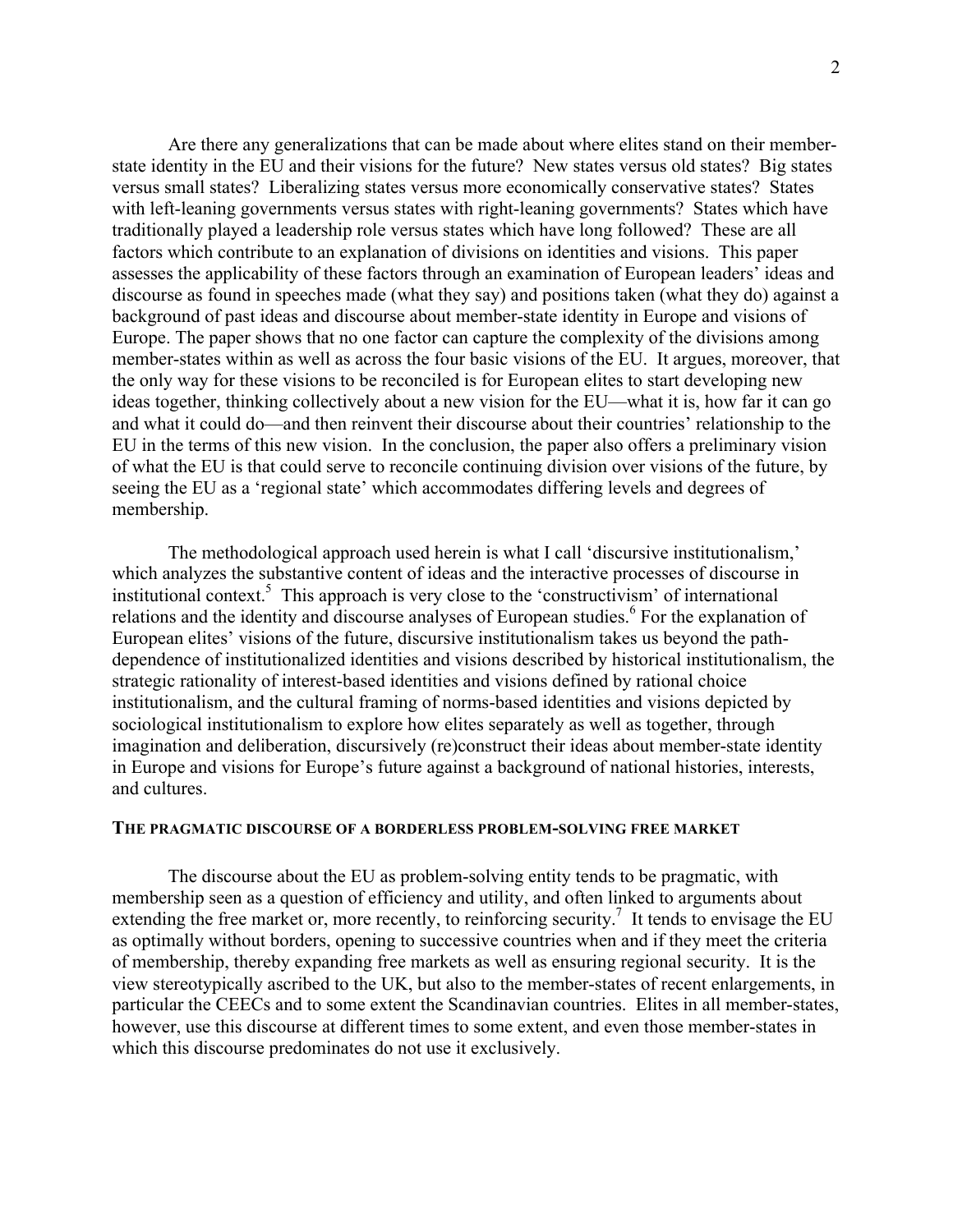With regard to enlargement to the CEECs, in particular for EU member-states in the early 1990s, the pragmatic problem-solving discourse was all about guaranteeing stability and avoiding the descent into authoritarianism (after communism), although it was also about extending the single market. Those who subscribe to this kind of pragmatic discourse also mostly tend to favor Turkish membership, or even that of Georgia and the Ukraine, with the assumption that the problems of trade and security are best solved by continuing to enlarge. This view of enlargement beyond the current borders has predominantly been the view expressed by British elites, not only by political leaders but the quality press.<sup>8</sup> Swedish elites have also been vocally in support of such enlargement, in particular with regard to the Ukraine and Georgia, as have the CEECs with regard to their neighbors to the east. With regard to Turkey, however, the pragmatic argument can cut both ways. On security issues, for example, the answer could be yes to Turkey because it enhances European security, no because the EU would have borders with unstable Middle Eastern states like Iraq, Syria, and Iran. On economics, it could be yes because it would become a market for other European countries and a source of dynamism, no because it could be a financial drain as a result of its the economic backwardness of much of the country.

#### *Britain*

For Britain, a latecomer in 1973, membership was all about economic interests, and about becoming a member of an economic community that was to be little more than an intergovernmental union of states. Conservative Prime Minister Harold Macmillan presented membership as a 'commercial move' to protect national economic interest,<sup>9</sup> and the EU itself as a kind of confederation or commonwealth along the lines of de Gaulle's '*Europe des patries'*  (Europe of fatherlands) – which would retain the great traditions and the pride of individual nations while working together in clearly defined spheres for their common interest.<sup>10</sup> Labor Prime Minister Harold Wilson saw membership as 'defending the national interest against interfering foreigners.'11 Conservative Prime Minister Margaret Thatcher, who insisted time and again that she would 'fight tenaciously for British interests,'12 cast the EU as a 'free enterprise *Europe des patries*.<sup>13</sup> Her 1988 Bruges speech warning about the dangers of 'a European superstate exercising new dominance from Brussels,' moreover, became the main rallying cry for the Euroskeptics. Their message, picked up and amplified by the Fleet Street press, depicted the EU as a threat to parliamentary sovereignty and identity, as well as against Britain's economic interests.

'New Labor' Prime Minister Tony Blair did little to counter the Euroskeptic discourse, since he barely talked about the EU in Britain, but when he did, addressed economic rather than sovereignty or identity issues. Moreover, having promised a referendum on the euro when the 'economic tests' were met, Blair then switched to promising a referendum on the Constitutional Treaty instead. He was lucky not to have had to have the later referendum once the French and Dutch 'no' votes were tallied. This is because, even had he cast the debate as 'Britain in or out of the EU', it would have been almost impossible to win, given political elites' lack of pro-EU legitimating discourse related to sovereignty and identity over the course of EU membership. Since Gordon Brown took over as New Labor Prime Minister, even Blair's minimal amount of pro-EU discourse has largely vanished. On the Lisbon Treaty, all he did was to insist repeatedly that British national interests were defended and all its red lines maintained.<sup>14</sup>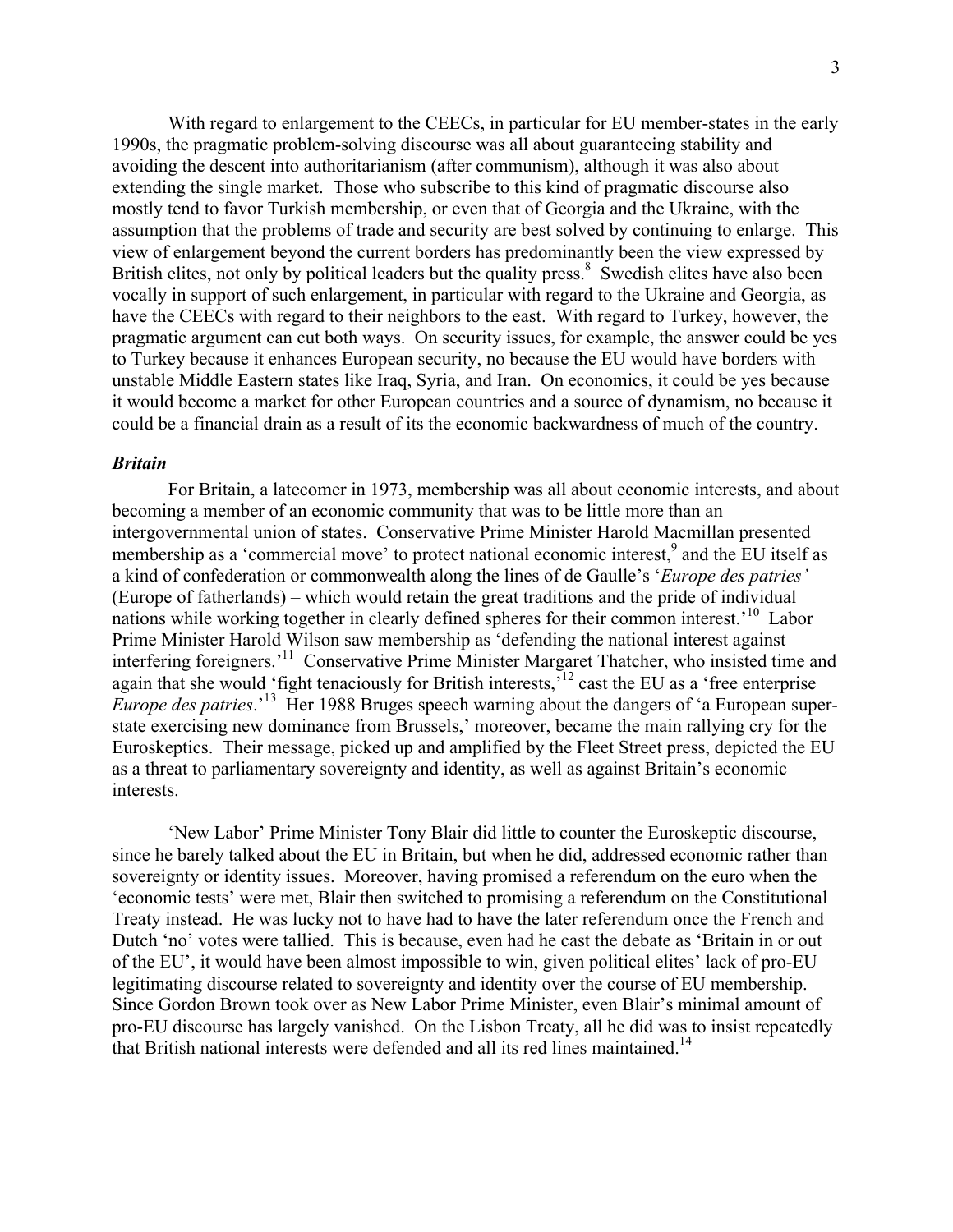## *Small West European States*

The smaller West European states which also had the pragmatic vision of the borderless market and security zone—Ireland and Scandinavian countries—tended to articulate very different discourses from the British. Most importantly, as smaller states, they felt much more strongly both the limits to formal sovereignty and the difficulties of economic development in an increasingly globalizing world. But while Ireland was a less developed country at its moment of entry, and benefited tremendously from the structural funds, the Scandinavian countries had already prospered as small states with open economies in world market.<sup>15</sup> And yet, despite sharing similarly pragmatic visions of the EU, the Scandinavian countries responded to it in very different ways, having joined at different times for different reasons, having opted in or out of different policy areas, and even organizing their day-to-day dealings with the EU in very different ways.<sup>16</sup> Whereas Denmark, like Ireland, entered the EU in 1973 largely to follow the UK, in which it had a large share of trade, Sweden and Finland entered in 1995. For Sweden the request for membership followed upon major internally-driven economic crisis in the early 1990s which spelled the end of its neo-Keynesian macroeconomic policy experiment. For Finland, economic reasons for membership were joined by security issues related to the collapse of the Soviet Union. Economic interest also played a major role for Norway, contributing to the 'no' vote in the referendum which kept it out of the EU—in particular the resistance of the fishermen and the farmers—although sovereignty and identity issues were equally important. Public rather than elite resistance also explain the failures of Denmark and Sweden to join the euro. But these votes were all based on fears about the EU's impact on the highly generous welfare state, along with sovereignty and identity concerns.<sup>17</sup>

Ireland, although also largely pragmatic in its vision, has equally strong elements of the values-based community discourse. From the beginning, national leaders presented membership not only in terms of economic interest—as a way of reducing dependence on the British market while gaining a large liberalizing market for Irish products—but also in terms of national identity—since joining the EU was a way of being on a par with the UK, enabling the country to determine its future independently from its former colonial master. Unlike the British, in fact, the Irish saw the EU as enhancing national sovereignty rather than diminishing it, and as 'a place we belong,' in the words of Taoiseach Bertie Ahern.<sup>18</sup> There was also a normative element, resonating with Catholic Ireland, in terms of re-joining Europe. Add to this the miracle of economic growth, largely underwritten by the EU structural funds—in which Ireland went from a 'less developed country' and one of the 'peripherals' in Europe along with Greece, Iceland, and Turkey, as defined by the OECD in 1957, to the second the richest member-state—and we can easily explain general Irish enthusiasm for the EU.<sup>19</sup>

More difficult to explain is Ireland's 'no' votes on the Nice Treaty and again for the Lisbon (Reform) Treaty. These resulted not from any deep-seated currents of euroskepticism about the EU of the kind that have flourished in the UK. Rather, they point to the problems of referenda generally, and the dangers of holding them when governments are unpopular or the economy is going down. But it also points more specifically to the failure of Irish political leaders to make the case. In the Nice Treaty, they mainly said that the public 'had to vote for it.' In the Lisbon Treaty, politicians at first told the public not to bother reading the document, that it was 'unreadable,' before then trying to respond in mind-numbing detail about its content. In the meantime, the 'no' campaign capitalized on voters' disparate worries about the loss of their low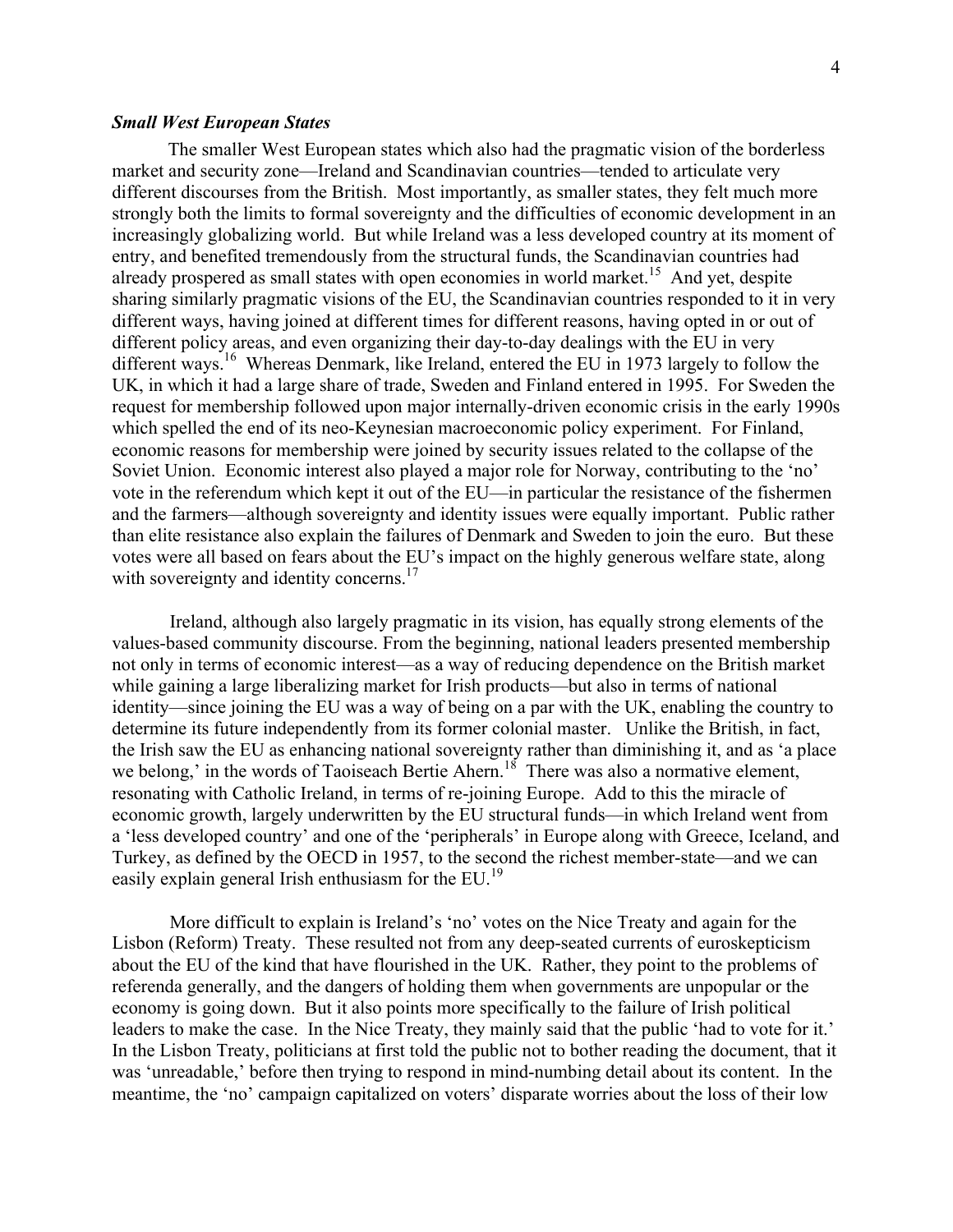corporate tax or of farm subsidies as well as fears that the Treaty would legalize abortion or undermine Irish neutrality. This, together with the fact that a large majority of the public voted 'no' because they wouldn't vote for a treaty they couldn't understand (and who could?) spelled its demise.

## *Central and Eastern European Countries*

Even greater differences characterize the CEECs, despite similarities in visions with regard to the EU as free market and security zone. The CEECs all underwent significant neoliberal market reform under pressure from the EU as well as international economic institutions subsequent to the fall of the Berlin wall. Security issues, however, were complicated by the Atlanticist preferences of the accession countries, which in the early years in particular made them see the European Security and Defense Project (ESDP) as in direct competition with NATO and the US alliance. Moreover, much of the EU hard-bargaining of the accession negotiations were bruising to the national sense of sovereignty of countries that had newly regained it. Thus, although becoming members of the EU was in some sense sovereignty and identity-enhancing, it was at the same time a threat to the newly developing identities of these newly-sovereign nations. This may help explain the backlash we have seen in recent years by CEEC elites against European integration, with the rise of populism accompanying anti-European discourse in some such countries. The most noteworthy have been the Kaszynski twins in Poland, who proved to be uncooperative hard bargainers on voting rights related to the Constitutional Treaty, and then threw monkey-wrenches into the ratification of the Lisbon Treaty. President Vaclav Klaus in the Czech Republic has been a bit more diplomatic, but no less negative in his pronouncement about the EU's impact on national sovereignty.<sup>20</sup>

### **NORMATIVE DISCOURSE OF A BORDERED VALUES-BASED COMMUNITY**

The discourse focused on the EU as a values-based community has little to do with pragmatic interests about markets or security, and instead derives from ethics and moral commitments that assume a specific kind of community held together by feelings of solidarity or 'we-feeling.' Such solidarity can be generated by the EU's building a community of peace and prosperity, of tolerance and mutual respect, but also by the 'we-feeling' resulting from a common history, fought through civil wars, or even religious tradition.<sup>21</sup> This normative discourse tends to justify actions in terms of the common good, and allows for uneven distribution of the costs and benefits of membership—as in the case of Germany footing a large amount of the bill for European integration. It is also connected to projects focused on making of the EU a 'political union,' as opposed to only a free market.

Political leaders who adopt normative, values-based discourses tend to envisage the borders of the EU stopping before Turkey—and excluding the Ukraine and Georgia as well because they assume that these countries would not fit their underlying conception of a valuesbased community. They subscribe to the notion that 'deepening' Europe, or creating a 'political Europe,' is only possible within the confines of 27, or 33/34 at most (whenever the countries of the Balkans are ready). These discourses have been characteristic of both Germany and France, by political leaders as well as by the quality press,<sup>22</sup> but Austria, Belgium, the Netherlands, and Luxemburg also fit. Although there are those who would go so far as to argue for a "Christian Club," most of the arguments have very little to do with Turkey and a lot to do with 'feeling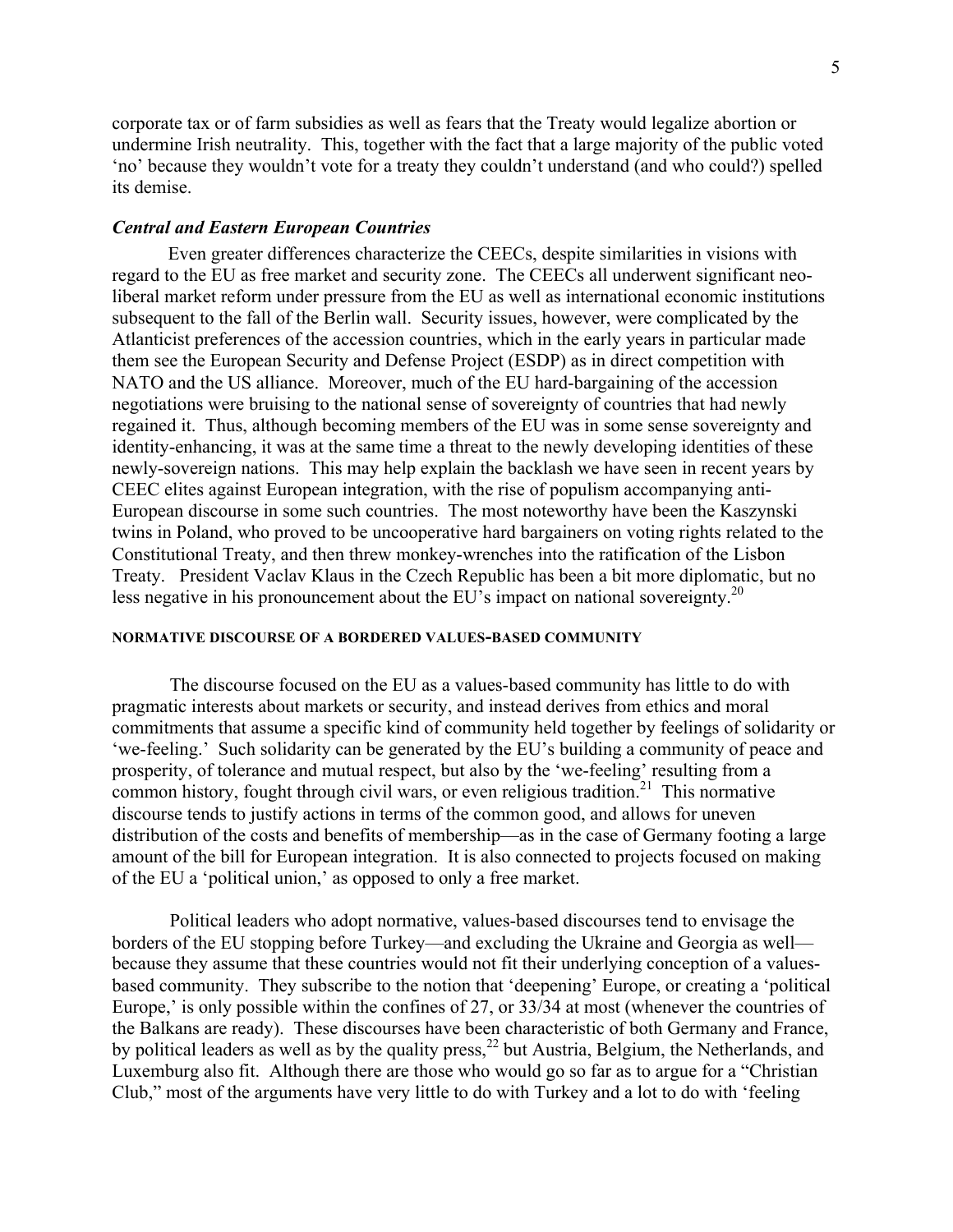European,' with nostalgia for the original 'core Europe,' or with the desire for a 'political union' of Europe with real borders and clear goals.

For those who hold this normative discourse about the EU, the pragmatic vision of the EU as borderless free market is anathema, and conjures up what they are most afraid of, an EU that is an engine of soul-less economic liberalism.<sup>23</sup> On top of this, many see the argument for no fixed borders and unending enlargement as a cynical ploy by the British to destroy the EU as a values-based community and/or future political union. For the British, by contrast, this normative discourse of a values-based community and/or political union is tantamount to declaring in favour of a superstate. They worry, moreover, that it will stop enlargement, while too much deepening will produce too much juridical rigidity, therefore also negatively affecting the free market.<sup>24</sup> For other countries with a pragmatic vision, however, such as Poland under the Kazyncski twins, the problem may be that the 'wrong' values are emphasized in this valuesbased community.

## *France*

For all the commonality of vision among Continental elites on the EU as values-based community, member-states have constructed their discourses of nation-state identity in the EU quite differently. French elites' discourse was all about leading an intergovernmental union. The discourse of membership in a free market was secondary. De Gaulle's foundational paradigm focused on the country's political leadership in Europe, with the EU a 'multiplier of power' that was to bring gains not only in regional power and economic interest but also in identity, by enhancing the country's *grandeur* as it projected its universalist human rights values onto the rest of Europe. And no need to worry about sovereignty or identity issues, because the state would defend republican values and remain sovereign in a Europe which, rather than federal, was to be "a Europe of nations."25 The economic issues came up later, under Mitterrand, who updated de Gaulle's vision of the EU by casting the EU as a shield against globalization.<sup>26</sup> As for enlargement, Mitterrand, initially seemed hesitant about admitting the CEECs to the EU club, although he quickly shifted once faced with a *fait accompli*, and then supported the accession process. On Turkey, moreover, French elites are generally opposed to membership. But in the quality press, which spoke for most political elites, while the conservative newspapers focused on values and identity issues, the progressive ones wrote of the problems of deepening in a Europe not yet adjusted to its enlargement to the CEECs, that would dilute European construction and go against the founders of the EU and their hopes for ever closer political union.<sup>27</sup> Former French President and head of the Constitutional Convention Valery Giscard d'Estaing, summed up the general view when he stated that opening doors to Turkey would mean no less than 'the end of the European Union.'<sup>28</sup>

France itself, however, could be blamed, along with the Netherlands, for halting the process to a values-based political community when the citizens voted 'no' in the referendum on the Constitutional Treaty in 2005. Part of the problem for French political leaders during the referendum process is that they remained trapped in the long-standing discourse which proclaimed French leadership in and EU that was good for the economy and identity, when the public clearly saw that France was no longer leading Europe, felt in crisis over national identity, and increasingly blamed EU neo-liberalism for the country's economic difficulties.<sup>29</sup> Moreover, while the 'yes' campaign spoke to the (boring) European institutional questions, the 'no'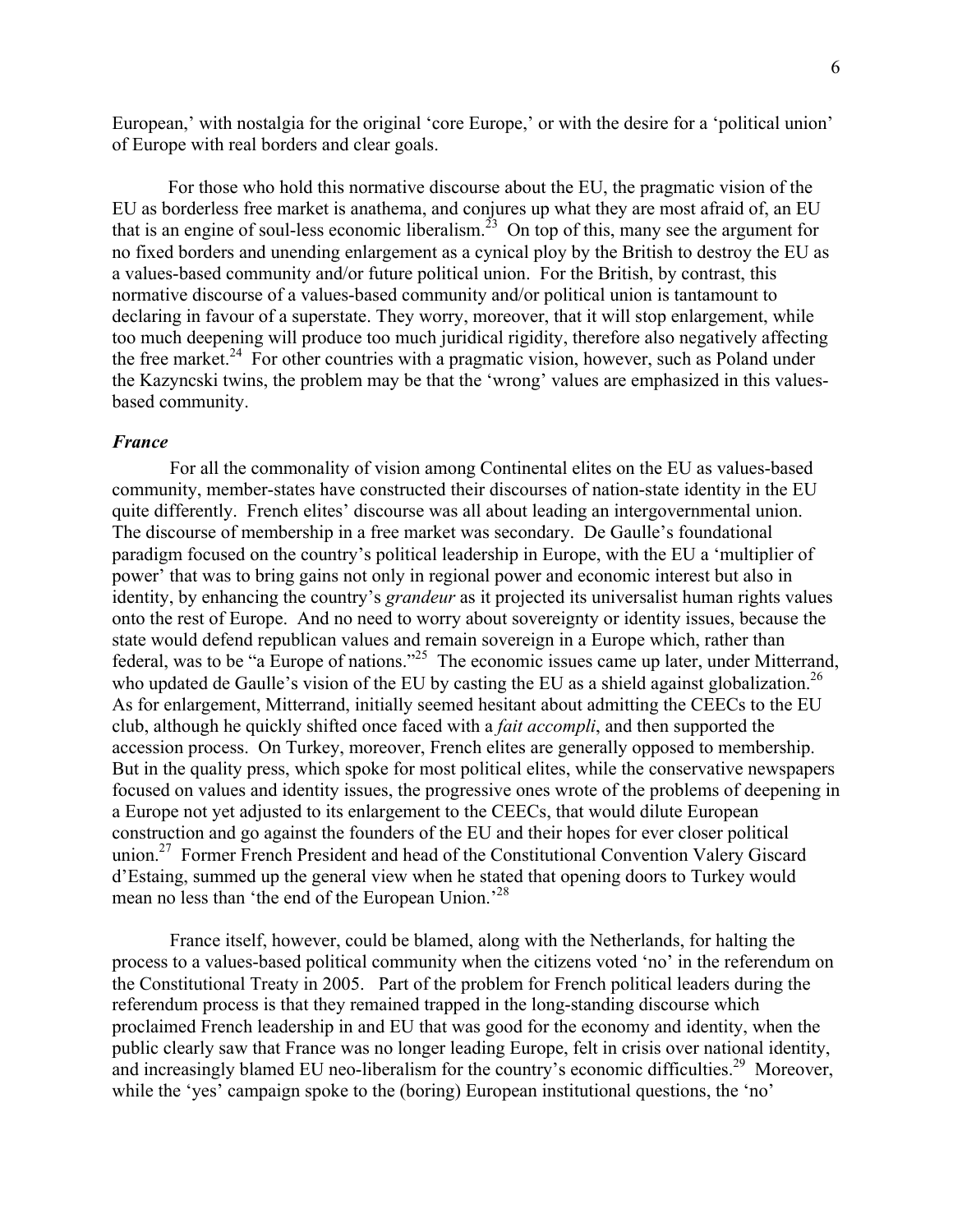campaign garnered votes from those on the left who worried that the Treaty would threaten abortion rights, that mentioning 'free trade' was a call to neo-liberalism, and that the imaginary 'Polish plumber' would challenge the French social model and from those on the right for those who saw EU-facilitated immigration and enlargement to the east as a threat to French identity.<sup>30</sup> Although the mainstream right, and in particular President Chirac, was unable to muster convincing arguments, it was the split in the left's political leadership that was the real blow to the chances for passage. It was not until two years later, after the presidential elections, that there was a renewal of the French discourse about Europe when President Sarkozy insisted that: 'the identity of Europeans is our identity' and promised that France was back in Europe while reiterating that the EU stopped before Turkey and that it was not a future nation-state and certainly not a superstate but rather a 'Europe of nations exercising their sovereignty in common and decided to stay themselves.<sup>31</sup>

#### *Germany*

Germany, although sharing France's commitment to a values-based political community, has a very different sense of identity in Europe. In German elites' discourse, "Europeanness" as "Germanness" was the way in which German national identity was reconstructed in the early postwar period—although "Atlanticist" was also a component of that identity. But this did little to hinder its willing partnership with France in building an integrated Europe. Adenauer's 'Rhineland' vision in which European integration would enable Germany to slowly regain its sovereignty and, ultimately, its unity, became the founding vision upon which his successors built, and which was expanded by Kohl in 1989 to accommodate unification.<sup>32</sup> Since unification, however, differences among policy elites have developed with regard to how Germany should act in Europe,<sup>33</sup> while European integration itself has become more contested as its effects have been felt on national policies and the economy (in particular with regard to public disenchantment with losing the Deutschmark). From 1998, moreover, somewhat more assertive approaches to Europe emerged. Prime Minister Schröder wanted Germany to be freer to pursue its national interests and get some of its money back (although he failed). Foreign Minister, Joschka Fischer, wanted Germany to free itself from some of the "burdened" aspects of its identity and to move the EU forward in a more federal direction, which is why he launched the constitutional debates.<sup>34</sup> Chancellor Angela Merkel has charted her own course, with a communicative discourse that emphasizes the common and fundamental values of Europe, including human dignity, solidarity, liberty, and tolerance<sup>35</sup> and 'shaping globalization.'

Unlike the French, the Germans generally agreed on enlargement to the CEECs, and were the first in the early 1990s to call for quick integration of the Eastern European countries much to the concern of Mitterrand at the time—because this was about a history-centered valuesbased community, focused on reuniting Europe and the need for reconciliation.<sup>36</sup> German leaders have been much less enthusiastic on further enlargements, in particular with regard to Turkey. The arguments against Turkey, however, have been split between the conservative quality press which tended to emphasize the cultural and identity aspects of incompatibility and the more progressive press which focused mostly on the issue of how 'widening' the EU to Turkey would undermine deepening the EU.<sup>37</sup>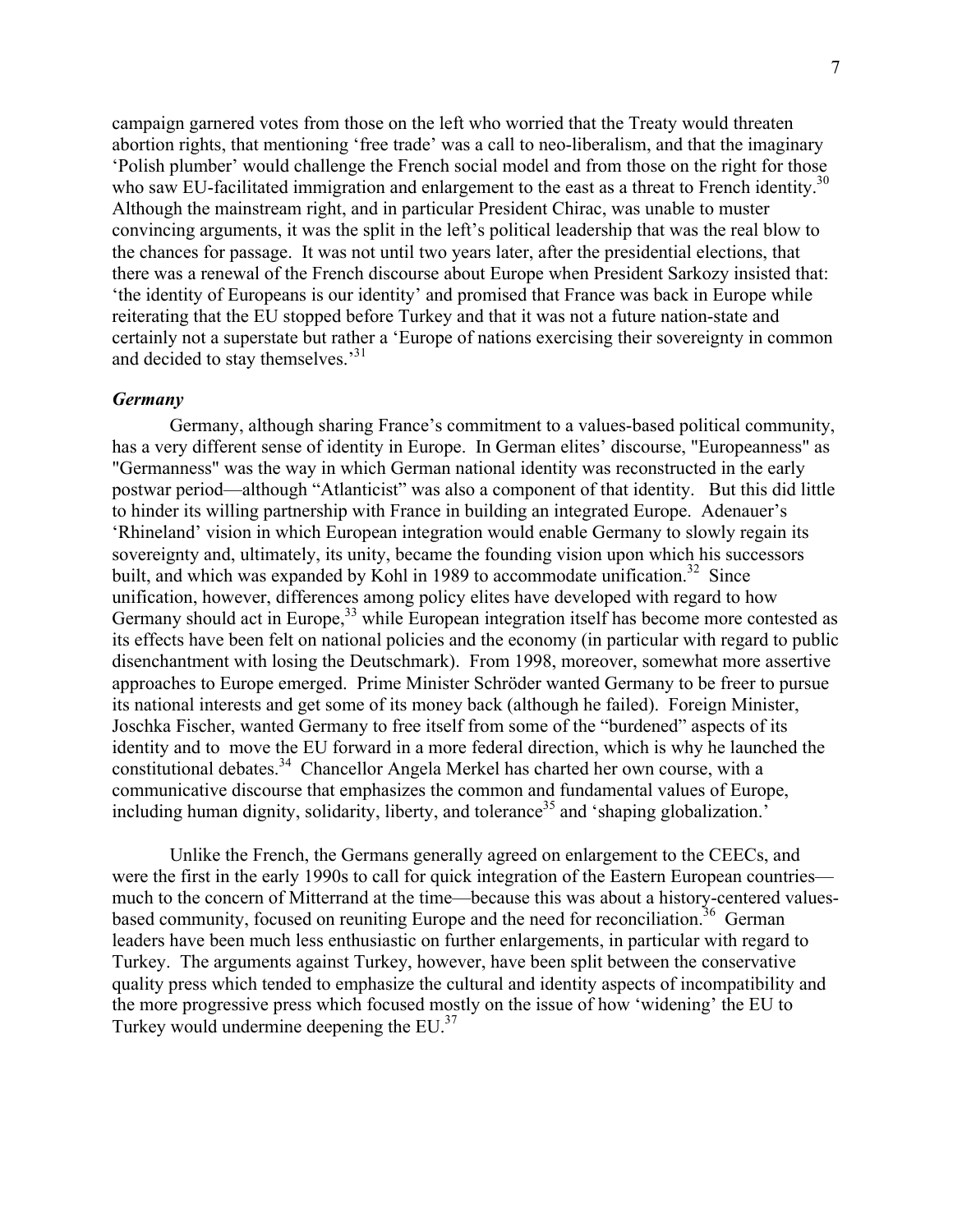## *Italy*

Italian leaders been even more positive about all aspects of European integration than the Germans, although they too are reticent on further enlargement. Italian leaders' discourse since Alcide De Gasperi presented Italy as the enthusiastic follower, with an Italian-as-European identity serving as a source of national pride, and with the EU itself serving as the rescue of the nation-state.38 Italy in the postwar period was a country riven by vast cleavages—politically between right and left, territorially between north and south, and religiously between practicing Catholics and non-believers—and suffering from political immobilism and state incapacity despite a flourishing economy and a vibrant society. European integration was therefore key to overcoming state incapacity and parliamentary inefficiency with reforms that, without the EU, could not have passed. The Italian vision of Europe, as a result, is one in which Europe is the opposite of Italy, and therefore to be embraced for its effective governance, rule of law, transparency with regard to decision-making, and more. National pride also mattered with regard to European integration, and was intimately linked to the identity issues. While Germany found itself at the heart of Europe, not only economically and geographically but also as a central motivating factor, Italy was more on the margins, and very afraid of not belonging to the club. Its heroic efforts to join the euro, by finally getting the public budget under control and even instituting a eurotax (the only in Europe), was not only about economics; it was also about identity.<sup>39</sup> Italy's euroenthusiasm remains, despite its bad record of implementation and its more recent soft, creeping Euroskepticism, in particular from right-wing politicians.

# *Benelux and Austria*

In the three smaller founding members, Belgium, the Netherlands, and Luxembourg, plus latecomer Austria, national leaders presented the EU as the means for small countries to participate as equals in the decisions affecting their future and in the markets vital to their economic success. Moreover, their vision of the EU tends to be primarily one of a value-based community, resistant to further enlargement to the east, although they all embrace the vision of the EU as global strategic actor doing international relations differently. Even here, however, there have been significant differences. Most notably, the Belgians have remained very pro-European not only because of the benefits that have followed from having Brussels as the capital of the EU but also because they have looked to Europe to solve their problems of identity and regional differences, instead of seeking remedies on their own. The result is that they are in a national identity crisis that has brought them to the brink of dissolution.

The Dutch, although also largely pro-European, voted 'no' in the referendum on the Constitutional Treaty, three days after the French vote, by an even larger margin (61% vs. the French 55%). The reasons, as in France, had to do with the ability of the 'no' camp to galvanize members of the electorate on the right and the left opposed to a disparate policy range of policies, in this case mainly about immigration, the perceived impact of the euro on inflation, plus the desire to punish an unpopular government. And for the 'yes' camp, it again was unable to deliver a persuasive message in what was the country's first referendum ever. The problem was not only a lack of experience but also an absence of ideas about what to say, given that politicians had long assumed that it was the EU's role to legitimize Europe, and when they talked (rarely) about the EU, they tended to use technocratic language, making it even more alien from the citizens and not of interest for the media to report on. All of this, together with the usual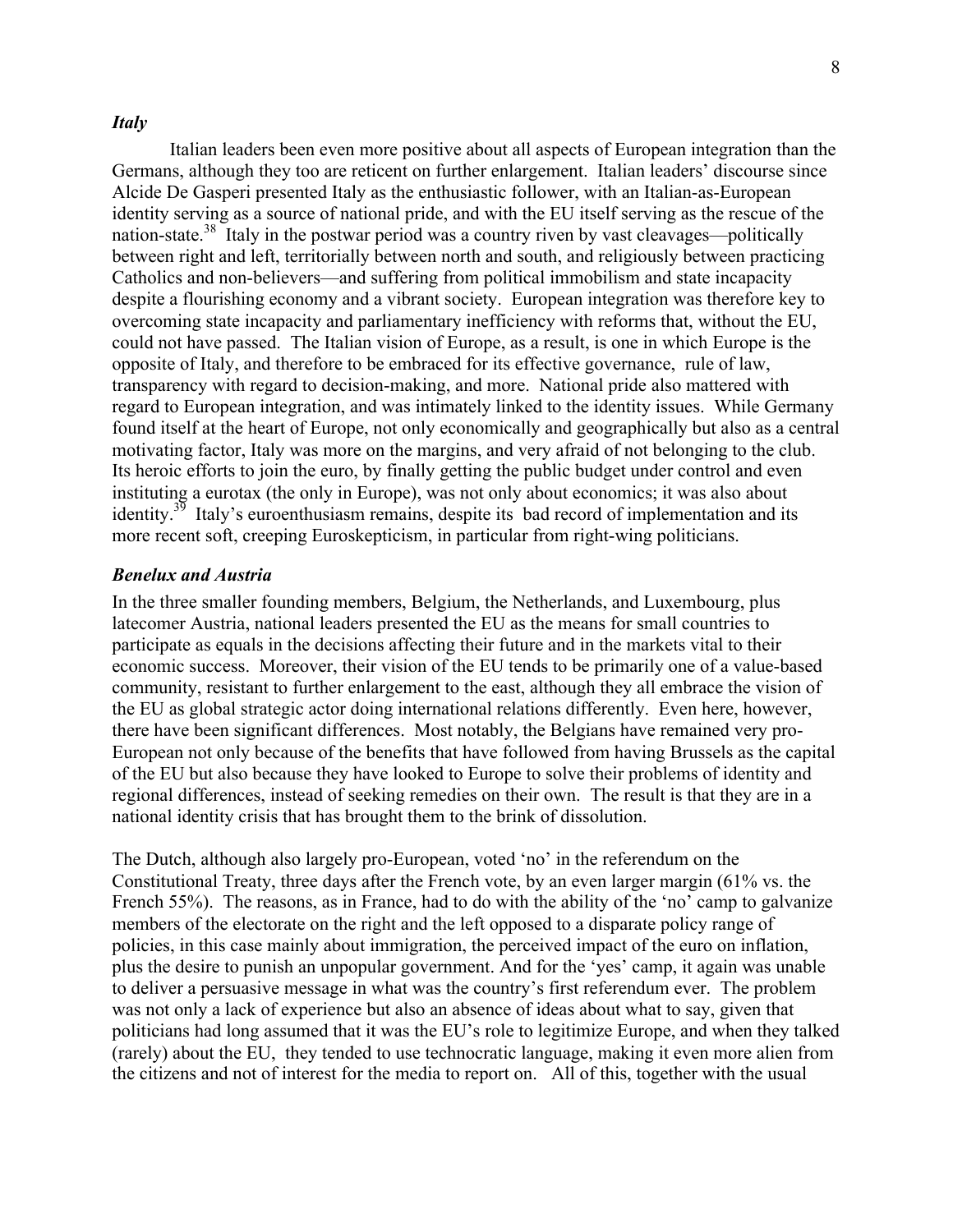#### **PRINCIPLED DISCOURSE OF A BORDER-FREE RIGHTS-BASED POST-NATIONAL UNION**

The discourse focused on a rights-based post-national union evokes legally entrenched fundamental human rights and democratic procedures rather than feelings derived from culture or history. This principled discourse, then, is all about the constitutional order of the EU and its universalistic commitment to human rights, justice, and democracy. It tends to be supported by 'liberal' or 'cosmopolitan' elites across Europe as well as by European Union level officials, and is exemplified by the arguments of Habermas (2001) and Beck and Grande (2007). At the European Union level, the discourse of accession for the CEECs has been squarely located here, in the emphasis on conditionality, and letting the accession countries in only once they had democratized as well as liberalized sufficiently, with respect for human rights the primary issue. Importantly, once this argument was made, it would have been difficult to back out of accession without tremendous loss of credibility and legitimacy.<sup>41</sup> This was equally the case for Greek accession for which, once the issue had been turned into a question of democracy, rejection for economic or administrative reasons was no longer acceptable.<sup>42</sup> And thus, it could similarly be applied to Turkey, since accession discussions have been underway. But here, the outcome remains contingent upon Turkish fulfillment of the conditions for membership in terms of democratization and respect of human rights.

Many supporters of enlargement, including those in the UK, legitimate the 'no borders' argument not so much on grounds of its pragmatic utility and efficiency as of the rights-based post-national union. They fear that setting borders will in fact destroy what the EU has done best, in enlargement after enlargement, which has been to ensure the democratization of its everexpanding borders through its extremely strong 'power of attraction.'43 Moreover, countries that benefited from the democratizing pull of the EU have continued to emphasize the principled discourse. This includes both the 1980s enlargement countries that emerged from authoritarianism, including Spain, Portugal, and Greece, in which political leaders focused mainly on the promises of democracy, as guaranteed by the EU and the demands of the accession process, and the 2000s enlargement countries that emerged from communism, the CEECs. But in the latter countries, although political leaders made democratization their central theme, their discourse was also much more closely linked to market liberalization, and security and defense, with divided loyalties between NATO and the EU, the EU and the US, given strong trans-Atlantic ties.

#### **STRATEGIC DISCOURSE OF A GLOBAL ACTOR DOING INTERNATIONAL RELATIONS DIFFERENTLY**

Finally, the discourse focused on the EU as global actor is all about the EU's role in the world, and how it may further its strategic interests. These interests, however, need not necessarily be defined only in terms of the pragmatic, utility-maximizing entity that promotes free trade or regional security. They may just as easily be defined in terms of the norms of an EU values-based community or of the commitments to human rights and democratization of an EU rights-based post-national union. This vision of the EU may be just as much about bringing the CEECs in to the EU to stabilize its borders as about the EU exercising its 'normative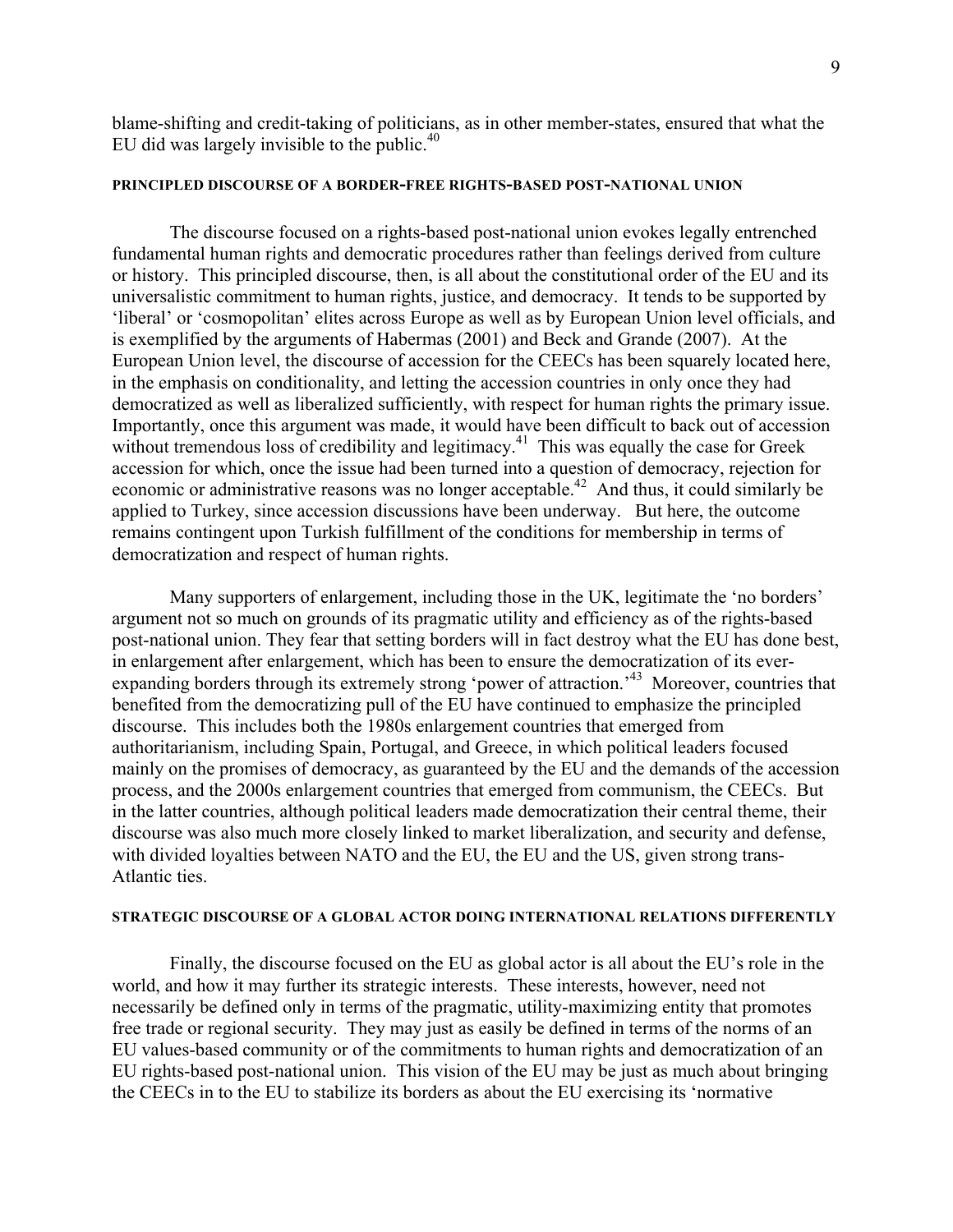power<sup>'44</sup> and maintaining its 'power of attraction.<sup>'45</sup> The strategic discourse about the EU as a global actor is all about its doing international relations differently—in particular by contrast with 'sovereign' nation-states like the US—by engaging the world through multilateralism, by emphasizing peace-keeping and the Petersburg tasks, by promoting democracy through conditionality and the EU's power of attraction in its neighborhood, and by linking trade more generally to conditionality and the respect for human rights. In terms of the EU's active engagement with the rest of the world, moreover, this discourse is for the most part focused on humanitarian intervention and nation-building, and emphasizes the gradual move to a post-Westphalian order based on the rights of individuals as much as the rights of states.<sup>46</sup> Thus, it is primarily about creating a values-based community on global humanitarian intervention in a post-national, rights-based order. As Blair said in his April 1999 Chicago speech, '…through humanitarian intervention, interests and values become inextricably intertwined.'

This vision of the EU as a global strategic actor is relatively new. Although the EU engaged the world in myriad ways in increasing amounts over time, its sense of itself as an actor with a major role to play in the world is recent. Only for the French has the idea always been there, ever since the European Defense Community was voted down (by the French Parliament) in 1953. But it was to be an unfulfilled dream, mainly because the British consistently torpedoed any later attempt to resurrect something like it. Only with the Saint Malo agreement in 1998, negotiated by British Prime Minister Tony Blair and French President Jacques Chirac, did the discourse of the EU as global strategic actor doing international relations differently (through the Petersburg tasks of peacekeeping) begin to take shape.

National and EU leaders' speeches about the EU as global actor reflect not only the newness of the ideas but also a mix of the three other visions. All pay homage to the human rights vision as they emphasize the free market or values-community vision, albeit not one to the exclusion of the other. The British and French discourses are particularly illustrative of the differences.

Despite the fact that British leaders have in mind primarily a borderless problem-solving free market when they speak of Europe, they have increasingly referred to the EU's common values, its importance for human rights, and its role as a global actor. This was most evident in Prime Minister Blair's rousing speech to the European parliament subsequent to the rejection of the Constitutional Treaty in France and the Netherlands (23 June, 2005), when he insisted that the EU was a 'union of values, of solidarity between nations and people, of not just a common market in which we trade but a common political space in which we live as citizens…a political project.' More recently, however, Prime Minister Brown has said little about the EU other than to tout the importance of projects like climate change. But his foreign secretary, David Miliband has been more voluble. Thus, he noted that rather than a 'superstate' the EU was a 'model regional power' notable not only for its 'openness' (as a free market) but also for its 'triumph of shared values.' This, he went on to suggest, made it ideally placed to share its values even more widely, with no end to potential enlargement, which in turn would only enhance the EU's role as global strategic actor focused on international law and human rights, engaged in humanitarian intervention and environmental leadership.<sup>47</sup>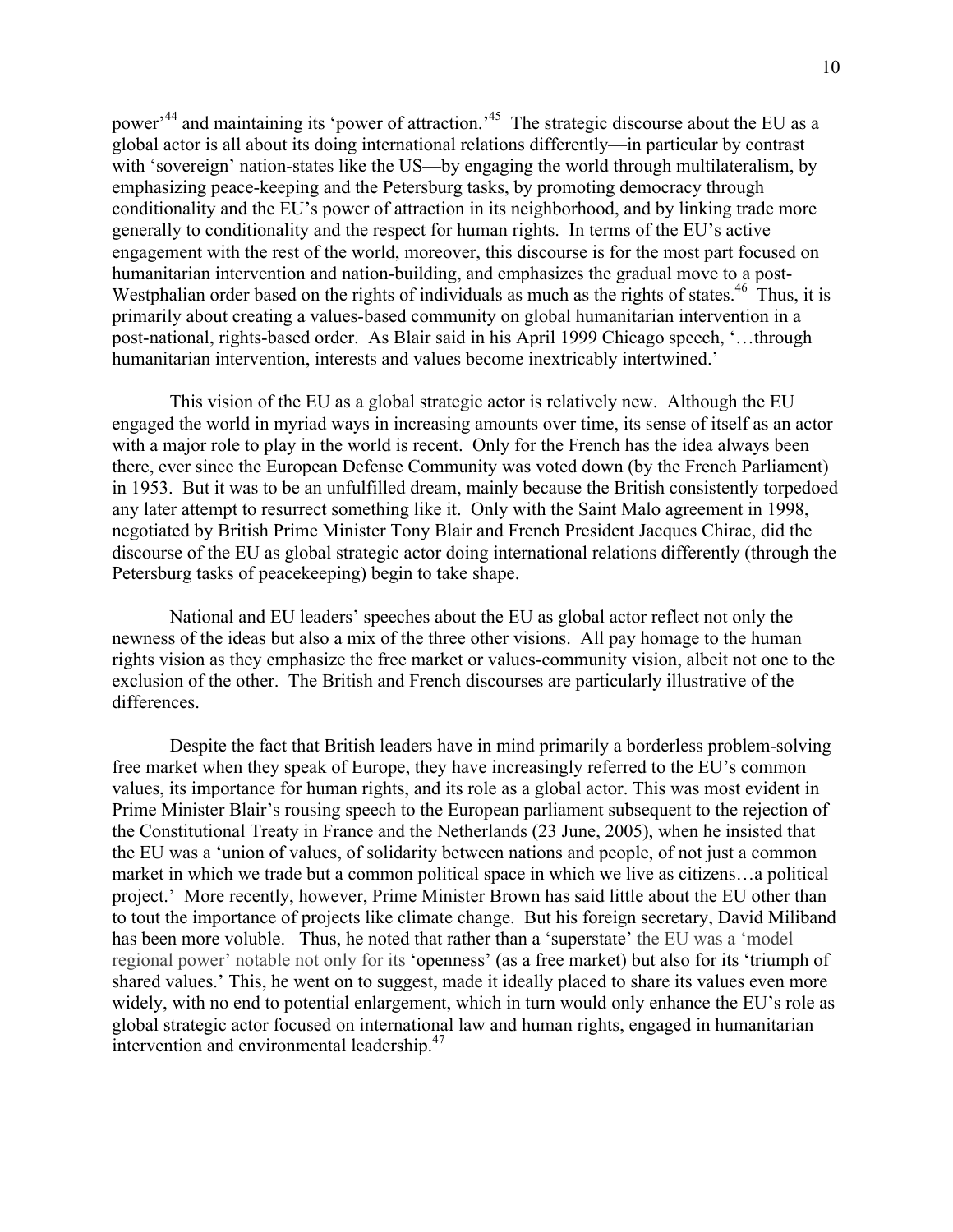French leaders have similarly been mixing visions, albeit with a different spin. Although they continue to have in mind a bordered values-based community when they speak of Europe, they accept that the EU is a free market open to globalization with a major role to play as a global actor. President Nicolas Sarkozy promised that France was back in Europe to promote a 'political Europe' defined by what it does, which is about 'projects' rather than 'process.' By calling Europe 'a project of civilization' as opposed to 'just procedure,' he suggested that it was to preserve its values-based and rights-supporting heritage involving centuries of civilization and of European humanism—and to have borders that stop before Turkey. As a global actor, moreover, the EU was to do all good things regarding defending itself against terrorism, mastering immigration, engaging in projects focused on energy, space, civilian protection, judicial cooperation, and a 'Mediterranean Union.' But it would not promote 'pure competition which banishes all voluntarist politics' because Europe 'refuses globalization without rules' and 'opens itself to globalization and free trade but only in reciprocity.'48

Significant differences remain in British and French visions, then, but speaking of the EU as a global strategic actor seems to sing from a very similar hymn book. This can be generalized across the EU. Of late national and EU elites have sought to reinsert some dynamism into the EU since the calm after the Constitutional Treaty storm by speaking of the EU as a global strategic actor. Everyone now repeats that EU is all about 'projects' rather than 'process,' involving concrete proposals for remedying world problems. Although there are certainly differences among leaders on how to solve the problems—in particular on whether to try to regulate global forces or not—there is at least agreement on which are the problems and a willingness to sit down at the table to deliberate about them. Moreover, because for the time being the enlargements to Turkey, the Ukraine, and Georgia are still years away, and depend upon these countries' ability to meet the requirements of conditionality related to the Copenhagen criteria—democracy, open economy, *acquis communautaires*, and rule of law—the issues of borders is moot. And the enlargement debates, so divisive in the run up to the Constitutional Treaty, have therefore been conveniently taken off the table by all and sundry.

#### **RECONCILING VISIONS?**

One final question: Is it possible to conceptualize the EU in ways that allow different visions of Europe—borderless problem-solving entity, bordered values-based community, border-free rights-based post-nation union, and global actor—to co-exist? Can we maintain a sense of the 'we-feeling' of values-based community without giving up on the rights-based post-national union? And can we at the same time meet the needs of the utility-maximizing problem-solving discourse linked to trade and security?

There is one way: if the decision-making processes and future boundaries of the EU were thought about differently. For the moment, the future is conceived of much like that of nationstates, with reasonably clear boundaries, membership as a question of 'in' or 'out', uniform rules for all, and unanimity for treaties that decide on major institutional reforms, policy initiatives, and enlargement to new members. This worked well in the past, when the member-states numbered 6, 9, or even 12. But at 27, this is a recipe for disaster, as we witnessed with the referenda on the Constitutional and Lisbon Treaties. Today, the unanimity rule, designed for an intergovernmental union of six nation-states, stops the treaty process dead in its tracks while the uniformity ideal imposed by a Commission dreaming of a federal state chokes off differentiated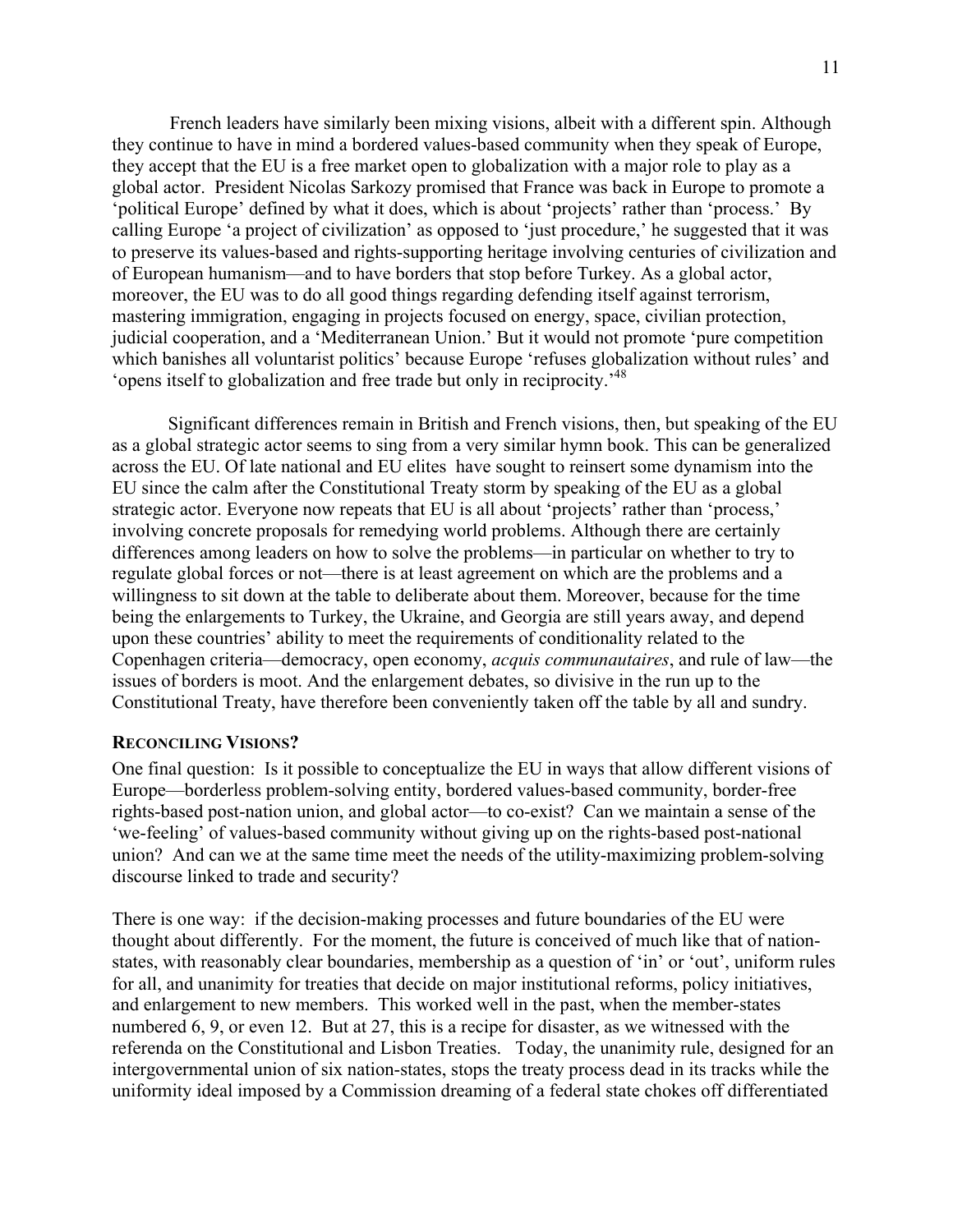integration. The only real possibility of moving forward while reconciling the differing visions of the EU is for member-states to recognize what the EU is and to change the decision rules accordingly.

The EU is a 'regional state' which has state-like qualities and powers in an ever-growing number of policy domains, with variable boundaries due to its ever-enlarging territorial reach and its member-states' increasingly differentiated participation in policy 'communities' beyond the Single Market.<sup>49</sup> To make this work today, the EU needs to give up on unanimity on EU decisions and uniformity in their application, as well as to abandon the absolute demarcation line between who is 'in' and who is 'out.'<sup>50</sup>

This is easier to do than one might think. With regard to unanimity, the EU has already breached the principle in the wide range of areas covered by qualified majority voting and in the occasional opt-outs for member-states with regard to treaties. It need only make a general rule for this, in which opt-outs substitute for vetoes in the treaties and in areas not covered by qualified majority voting, to get out of the EU decision-making paralysis. With regard to uniformity, the EU has also already given up on it in areas other than the Single Market. These include the Single Currency (with 15 of 27 member-states), Schengen (minus the UK and Ireland but with Norway and Iceland), ESDP (without Denmark but with the participation of Norway in the Nordic Battlegroup), and the Charter of Fundamental Rights (with opt-outs for the UK and Poland). Such differentiated integration is only increased by the 'outside insiders' like Norway, Iceland, and Switzerland which participate in the Single Market as well as in a range of other EU policy communities such as Schengen and ESDP but don't have a vote. The Lisbon Treaty's initiatives on 'permanent structured cooperation' for defense and security policy and 'enhanced cooperation' for all other policy areas (just proposed in divorce law under the Nice Treaty but potentially useful in a wide range of social policy sectors) will only increase such differentiation further. The only thing yet to be floated is the concept of graduated membership rather than 'in' or 'out' for countries on the EU's periphery, which would to ensure socialization for those in the accession process while maintaining the EU's power of attraction for those still outside. But it would only be attractive to prospective members, as well as outside insiders, if it were to come with institutional voice and vote in the sectors in which they participate.

Once the principles of unanimity and uniformity are abandoned, membership in the EU will no longer be an all or nothing proposition. Beyond certain basic membership requirements—being a democracy which respects human rights and participates in the Single Market—member-states will increasingly come to pick and choose the policy 'communities' of which they wish to be a part. The result is differentiated membership in the EU regional state in which some countries would envision the EU as a borderless free market and security area while participating in the Single Market and ESDP; other countries might envision the EU as a values-based community while participating in most policy areas; and yet others would envision the EU as a political union by participating in all sectors in an more deeply integrated way using enhanced cooperation. This is not to suggest, however, that the EU is now to be '*Europe à la carte*,' as the free marketeers might wish. Nor is it to encourage the communitarians to retreat to a '*core Europe*,' with one dish for all. Rather, this is an elaborate '*menu Europe*,' with a shared main dish (the Single Market), everyone sitting around the table, and only some choosing to sit out one course or another.  $51$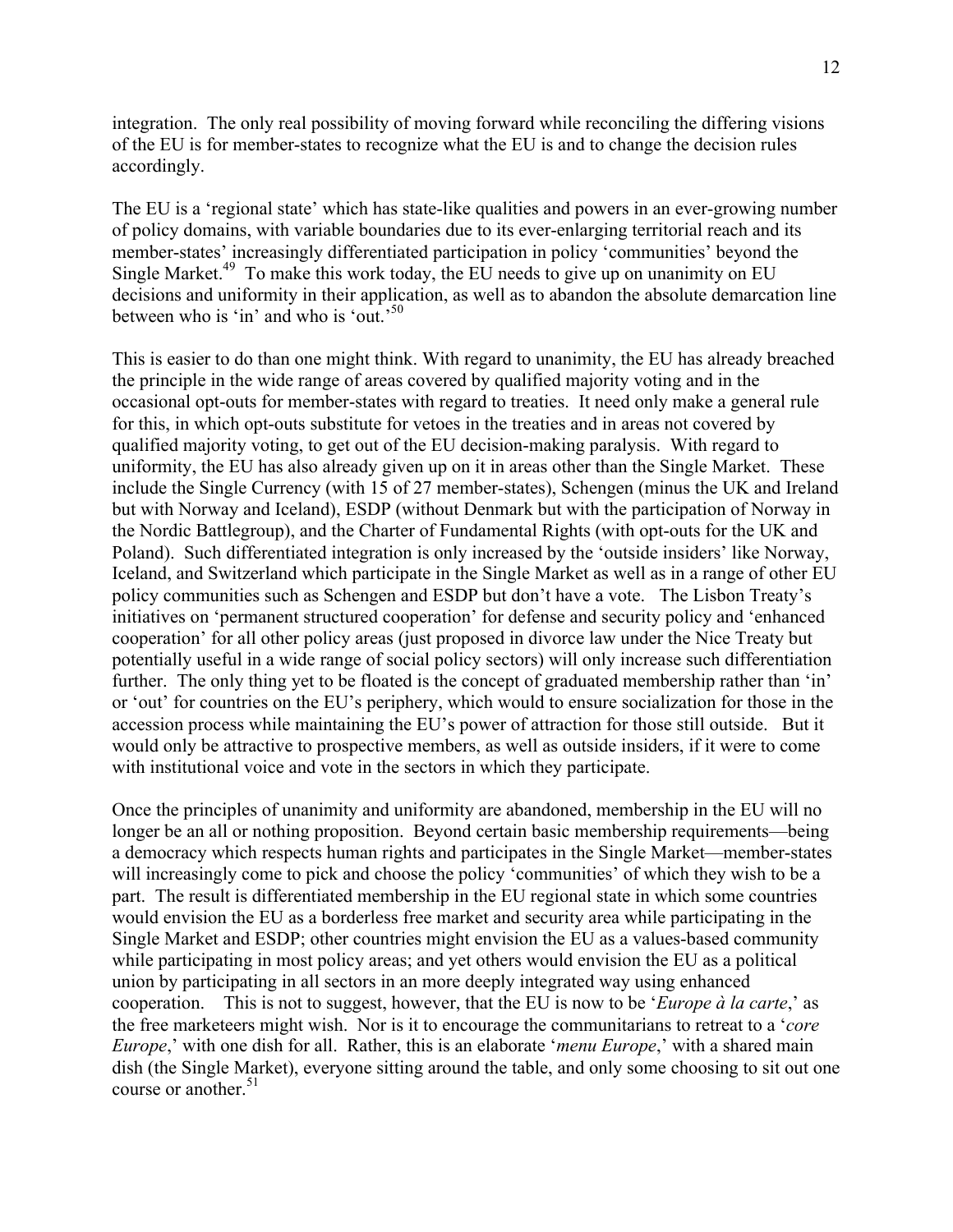#### **FOOTNOTES**

<sup>1</sup> Following Helen Sjursen 'Enlargement in Perspective: The EU's Quest for Identity' Recon Online Working Paper 2007/15 URL:www.reconproject.eu/projectweb/portalproject/RECONWorkingPapers.html <sup>2</sup> Joylon Howorth, *European Security and Defense Policy* Basingstoke: Palgrave, 2007.

<sup>3</sup> See J. Schild, 'National vs. European Identities? French and German in the European multi-level system', *Journal of Common Market Studies* vol. 39: 331-51; R.K. Herrmann, T. Risse, and M.B. Brewer, Transnational Identities: Becoming European in the EU New York: Rowman & Littlefield, 2004.; L. McLaren, *Identity, Interests and*  Attitudes to European Integration Basingstoke: Palgrave Macmillan, 2006.<br><sup>4</sup> Juan Diez Medrano, *Framing Europe. Attitudes to European Integration in Germany, Spain, and the United* 

*Kingdom*. Princeton, NJ: Princeton University Press, 2003; Sophie Duchesne, Elizabeth Fraser, André Paul Frognier, Florence Haegel, Guillaume Garcia & Virginie Van Ingelgom, 'European Citizenship Revisited, Session Two: Enduring national differences in citizens' talk about Europe. Paper presented to the Politics Department, Oxford University, June 23, 2008,

http://erg.politics.ox.ac.uk/projects/discussion\_political/index.asp#publications.; Martin Marcussen, Thomas Risse, Daniela Engelmann-Martin, Hans Joachim Knopf and Klaus Roscher (1999) 'Constructing Europe? The Evolution of French, British and German Nation State Identities,' *Journal of European Public Policy* 6 (4), pp. 614-633; Thomas Risse, 'A European Identity? Europeanization and the Evolution of National Identities', in Cowles, M., Caporaso, J. and Risse, T. (eds) *Transforming Europe*, pp. 198-218. Ithaca, NY: Cornell, 2001.

<sup>5</sup> See Vivien A. Schmidt, *The Futures of European Capitalism* Oxford: Oxford University Press 2002, p. 275-7; Vivien A. Schmidt*, Democracy in Europe: The EU and National Polities* Oxford: Oxford University Press, 2006, Vivien A. Schmidt, 'A "menu Europe" will prove far more palatable,' Comment in the *Financial Times* July 22, 2008

<sup>6</sup> See, for example, Marcussen, et al 1999; Markus Jachtenfuchs, Thomas Diez and Sabine Jung 'Which Europe? Conflicting Models of a Legitimate European Political Order,' *European Journal of International Relations* 4 (4), 2000, pp. 409-445; Thomas Risse, ' "Let's Argue!" Communicative Action in World Politics,' *International Organization* 54 (1), 2000, pp. 1-39.; Thomas Diez, 'Europe as a Discursive Battleground: European Integration Studies and Discourse Analysis,' Cooperation and Conflict 36 (1), 2001, pp. 5-38. ; Ole Wæver, 'Identity, Communities and Foreign Policy. Discourse Analysis as Foreign Policy Theory,' in Lena Hansen and Ole Wæver (eds.), *European Integration and National Identity. The Challenge of the Nordic States.* London/ New York:

Routledge 2002, pp. 20-49.; Henrik Larsen, 'British and Danish European Politics in the 1990s: A Discourse Approach,' *European Journal of International Relations* 5 (4), 1999, pp. 451-83. <sup>7</sup> Sjursen 2007

<sup>8</sup> Andreas Wimmel, 'Beyond the Bosphorus? Comparing German, French and British Discourses on Turkey's Application to join the European Union.' Working Paper, Institute for Advanced Studies, Vienna, Political Science Series 111, 2006.

9 Stephen George, 'Cultural Diversity and European Integration: The British Political Parties,' in *National Cultures*  and European Integration ed. S. Zetterholm, Oxford: Berg, 1994., pp. 55, 59.<br><sup>10</sup> Smith, George (1992) "Britain in New Europe." *Foreign Affairs* Vol. 71 Issue 4, p. 5.<br><sup>11</sup> George 1994<br><sup>12</sup> Speech to the Conservative Part

<sup>15</sup> Katzenstein, Peter (1985) *Small States in World Markets* Ithaca, NY: Cornell University Press.<br><sup>16</sup> Jacobsson, Laegreid, and Pedersen 2004<br><sup>17</sup> Hansen and Wæver, eds. 2002

18 Speech on 21 March 2000

<sup>19</sup> Brigid Laffan, 'Ireland and the European Union' in *Ireland on the World Stage* eds. William J. Crotty, David E. Schmitt, Pearson Education, 2002.<br><sup>20</sup> Jacques Rupnik, East-Central Europe Backsliding? From Democracy Fatigue to Populist Backlash *Journal of* 

*Democracy* vol. 18, no. 4 (2007): 17-25.<br><sup>21</sup> Sjursen 2007<br><sup>22</sup> Wimmel 2006

<sup>23</sup> Vivien A. Schmidt, 'Trapped by their Ideas: French Elites' Discourses of European Integration and Globalization.' *Journal of European Public Policy* vol. 14 (2007), no. 4: 992-1009.